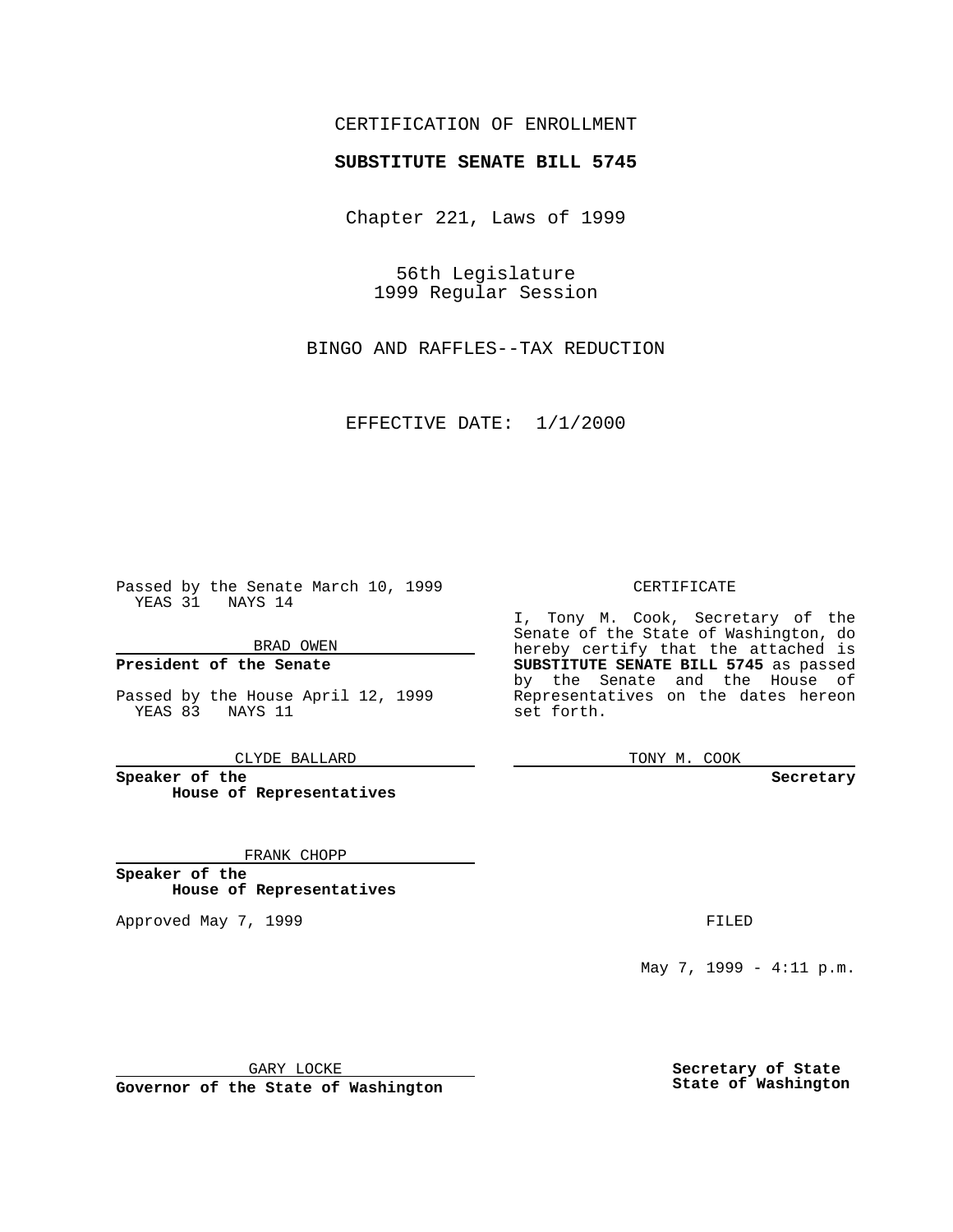## **SUBSTITUTE SENATE BILL 5745** \_\_\_\_\_\_\_\_\_\_\_\_\_\_\_\_\_\_\_\_\_\_\_\_\_\_\_\_\_\_\_\_\_\_\_\_\_\_\_\_\_\_\_\_\_\_\_

\_\_\_\_\_\_\_\_\_\_\_\_\_\_\_\_\_\_\_\_\_\_\_\_\_\_\_\_\_\_\_\_\_\_\_\_\_\_\_\_\_\_\_\_\_\_\_

Passed Legislature - 1999 Regular Session

### **State of Washington 56th Legislature 1999 Regular Session**

**By** Senate Committee on Commerce, Trade, Housing & Financial Institutions (originally sponsored by Senators Bauer, Honeyford, Wojahn, West and Long)

Read first time 03/03/1999.

1 AN ACT Relating to reducing the tax on bingo and raffles; amending 2 RCW 9.46.110; and providing an effective date.

3 BE IT ENACTED BY THE LEGISLATURE OF THE STATE OF WASHINGTON:

4 **Sec. 1.** RCW 9.46.110 and 1997 c 394 s 4 are each amended to read 5 as follows:

 (1) The legislative authority of any county, city-county, city, or town, by local law and ordinance, and in accordance with the provisions of this chapter and rules adopted under this chapter, may provide for the taxing of any gambling activity authorized by this chapter within its jurisdiction, the tax receipts to go to the county, city-county, city, or town so taxing the activity. Any such tax imposed by a county alone shall not apply to any gambling activity within a city or town located in the county but the tax rate established by a county, if any, shall constitute the tax rate throughout the unincorporated areas of such county.

16 (2) The operation of punch boards and pull-tabs are subject to the 17 following conditions:

18 (a) Chances may only be sold to adults;

19 (b) The price of a single chance may not exceed one dollar;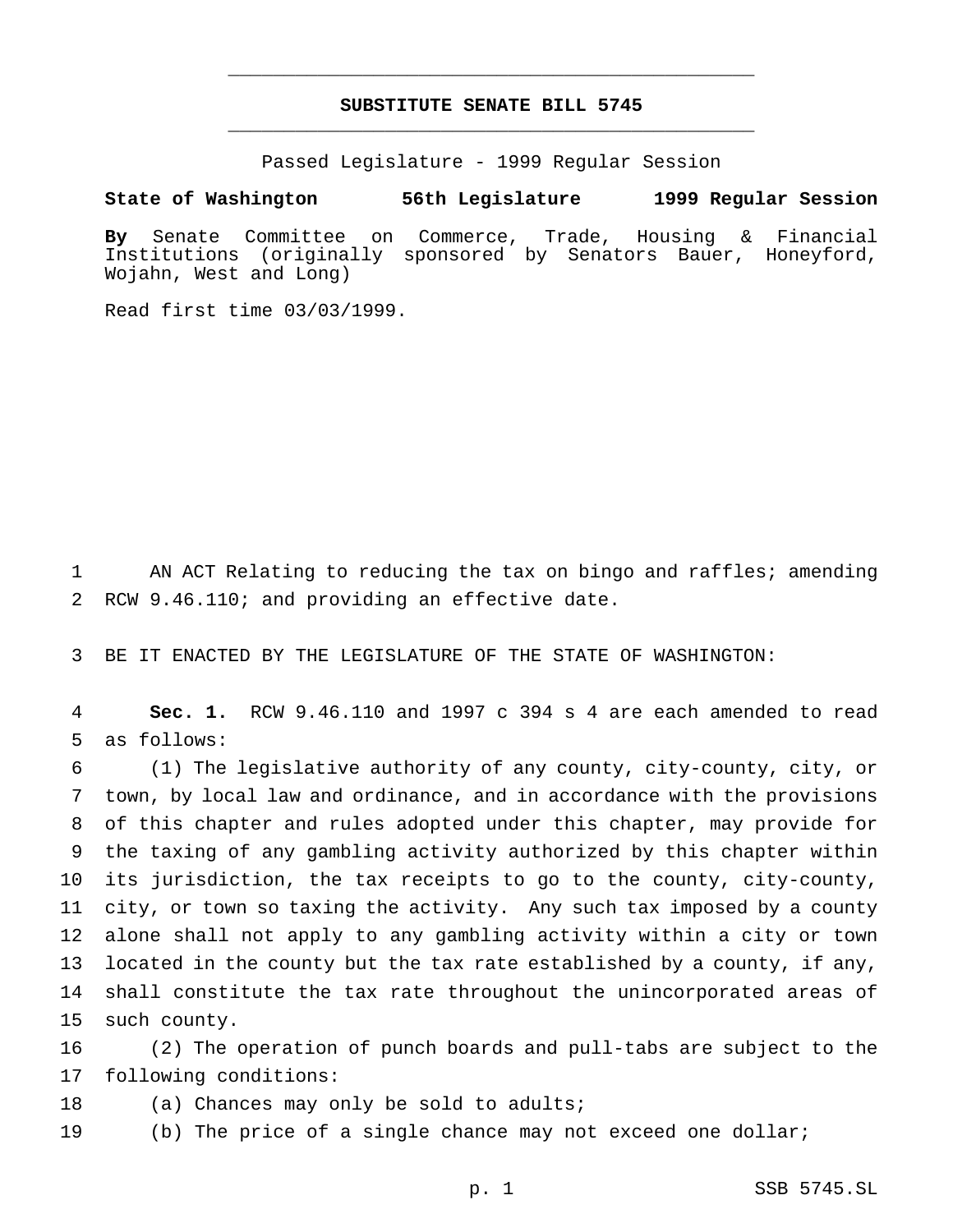(c) No punch board or pull-tab license may award as a prize upon a winning number or symbol being drawn the opportunity of taking a chance upon any other punch board or pull-tab;

 (d) All prizes available to be won must be described on an information flare. All merchandise prizes must be on display within the immediate area of the premises in which any such punch board or pull-tab is located. Upon a winning number or symbol being drawn, a merchandise prize must be immediately removed from the display and awarded to the winner. All references to cash or merchandise prizes, with a value over twenty dollars, must be removed immediately from the information flare when won, or such omission shall be deemed a fraud 12 for the purposes of this chapter; and

 (e) When any person wins money or merchandise from any punch board or pull-tab over an amount determined by the commission, every licensee shall keep a public record of the award for at least ninety days containing such information as the commission shall deem necessary.

 (3)(a) Taxation of bingo and raffles shall never be in an amount 18 greater than  $((ten))$  five percent of the gross receipts from a bingo game or raffle less the amount awarded as cash or merchandise prizes. (b) Taxation of amusement games shall only be in an amount sufficient to pay the actual costs of enforcement of the provisions of this chapter by the county, city or town law enforcement agency and in no event shall such taxation exceed two percent of the gross receipts from the amusement game less the amount awarded as prizes.

 (c) No tax shall be imposed under the authority of this chapter on bingo or amusement games when such activities or any combination thereof are conducted by any bona fide charitable or nonprofit organization as defined in this chapter, which organization has no paid operating or management personnel and has gross receipts from bingo or amusement games, or a combination thereof, not exceeding five thousand dollars per year, less the amount awarded as cash or merchandise prizes.

 (d) No tax shall be imposed on the first ten thousand dollars of gross receipts less the amount awarded as cash or merchandise prizes from raffles conducted by any bona fide charitable or nonprofit organization as defined in this chapter.

 (e) Taxation of punch boards and pull-tabs for bona fide charitable or nonprofit organizations is based on gross receipts from the operation of the games less the amount awarded as cash or merchandise